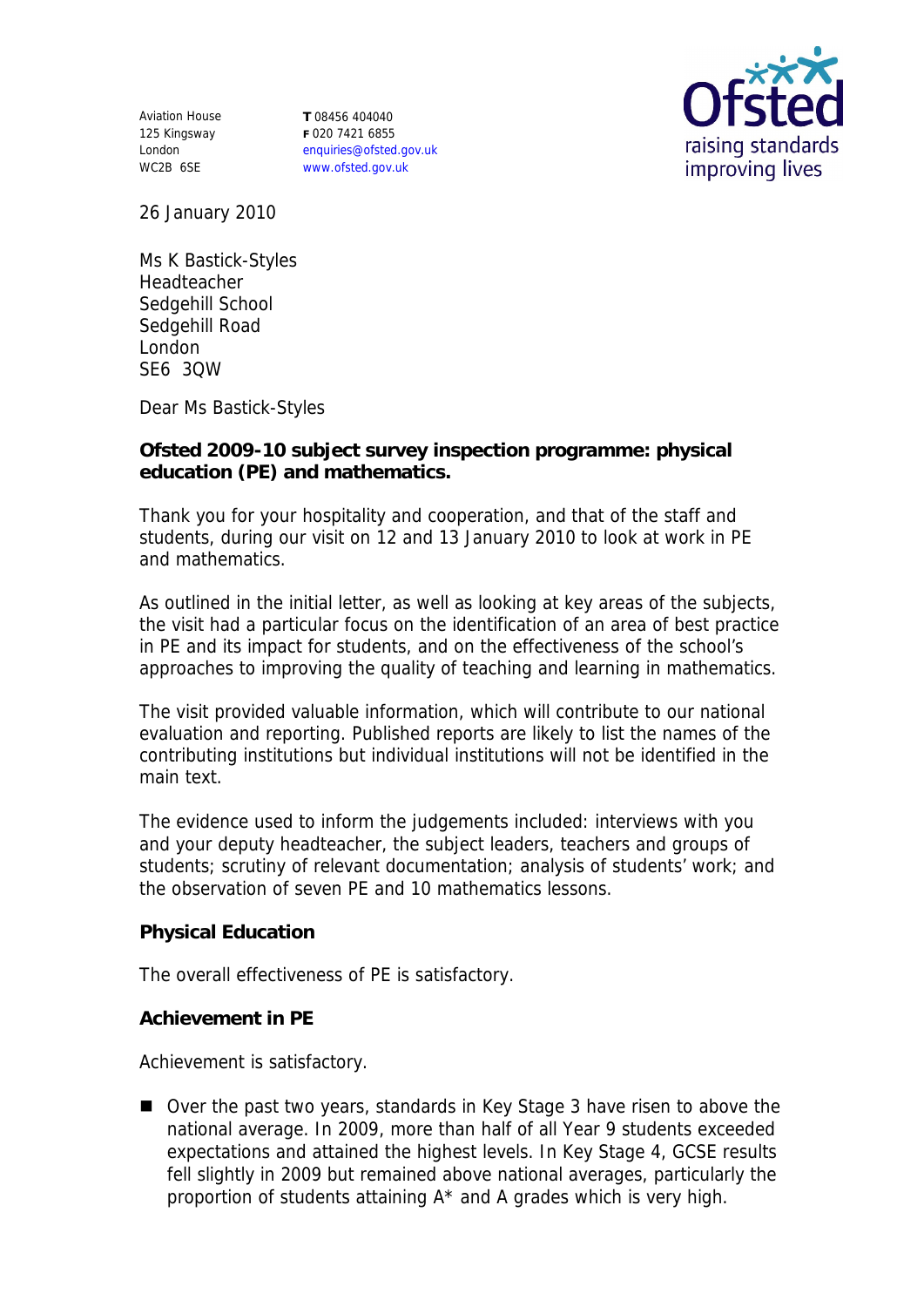**Progress made in core PE lessons is less pronounced, particularly in some** Year 11 classes. These students have experienced some discontinuity in their learning during the move to new facilities and have not maintained their regular participation in lessons. Although standards are broadly satisfactory, not all students achieve what they are capable of in lessons. In the sixth form, monitoring data show that the majority of students following the BTEC National Diploma in sport are on track to meet the challenging targets set for them.

**Quality of teaching in PE**

The quality of teaching in PE is good.

- In most lessons teaching is organised well, behaviour is managed effectively and teachers use their good subject knowledge to plan activities that challenge students to work hard. Good pace and extended time for students to practise help them to consolidate their learning. Most teaching effectively plans opportunities for students to assess how well they and others are performing. A particular strength is the way in which information and communication technology, particularly video, is used in practical lessons to illustrate learning. This helps to capture students' interest and strengthen their understanding of the skills and techniques they are expected to learn.
- Students enjoy PE and respond positively to their teachers. Those in Key Stage 3 know what their targets are and what they need to do to meet them. Students' achievement in GCSE and BTEC theory lessons has risen due to better quality teaching resources and improved procedures to monitor their progress. In a small but significant minority of lessons in Key Stage 4, teachers' expectations of students' behaviour and what they are capable of achieving are not sufficiently high.

**Quality of the curriculum in PE**

The quality of the PE curriculum is satisfactory.

- **First-class facilities allow students to experience a wide range of games,** gymnastics, fitness and athletic activities. In addition, students in Key Stage 3 are taught dance by a specialist teacher as part of their performing arts entitlement which complements their experiences in PE. Students in Years 7 to 9 benefit from two hours of PE each week, taught in single gender groups of students of similar abilities. Students say that this helps them to make friends, enjoy lessons and meet their targets. This year, a small proportion of students in Year 9 have an additional lesson to learn to become junior sports leaders.
- Students in Years 10 and 11 receive fewer than two hours of PE each week but, as all new facilities become available for use, this will be extended to two hours from September this year. The quality of provision is not consistent across all classes in Year 11 because the high expectations seen in the majority of lessons are not applied by all staff.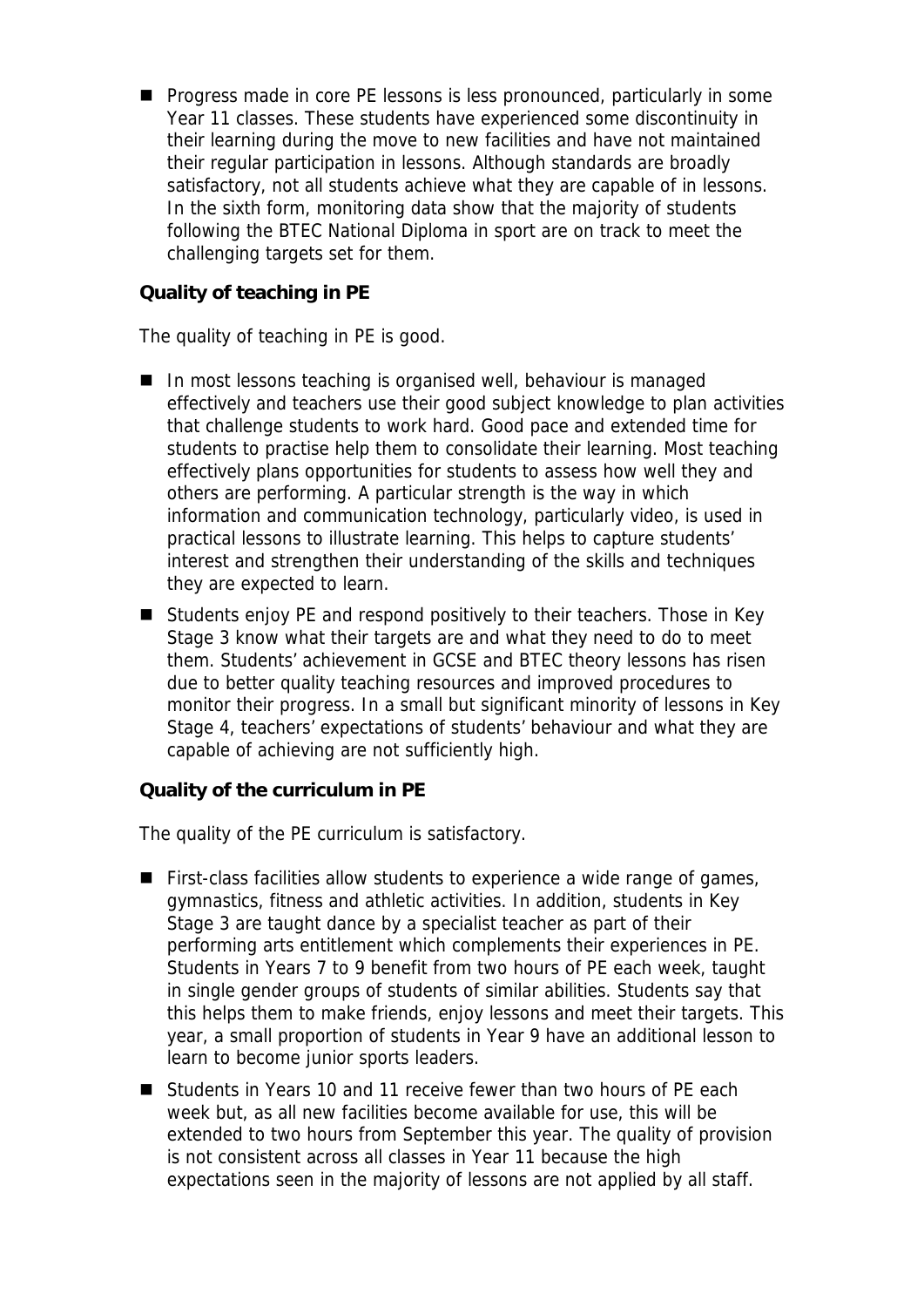Students participate in a satisfactory range of enrichment activities and a small but increasing number of students in Key Stage 4 qualify as junior sports leaders and support local community sports events. The school is working effectively with its local sports partnership to increase the number of after-school clubs delivered by external sports coaches.

**Effectiveness of leadership and management in PE**

The effectiveness of leadership and management in PE is good.

- The subject leader, ably supported by experienced and enthusiastic colleagues, has had a direct impact on raising achievement in PE. His leadership has moved the department from one that was underperforming to one that is much more effective and has good capacity to secure further improvements. There is now much greater rigour to monitoring the work of the department. Self-evaluation is largely accurate and shows a good understanding of what else needs to be done.
- New staff and ongoing training have led to better quality teaching and learning and increased opportunities for students' participation and engagement. These improvements have not had sufficient time to impact fully on improved outcomes for all students in Key Stage 4. Some progress has been made in implementing the new programme of study for PE but this is not yet mapped across all existing schemes of work and does not link to procedures for assessment.

**Areas for improvement, which we discussed, include:**

- **E** resolving the inconsistencies in teaching and in provision so that all students in Key Stage 4 engage fully in lessons and make the progress expected of them
- ensuring that all new curriculum requirements for PE are firmly embedded into departmental planning and assessment procedures across both key stages.

**Mathematics**

The overall effectiveness of mathematics is inadequate.

**Achievement in mathematics**

Achievement in mathematics is inadequate.

■ For the last three years, the average attainment in GCSE mathematics has been well below national expectations. In each case, the cohort of approximately 270 students has split into two groups: a majority who obtain at least the minimum grade G in GCSE mathematics and a minority of about 20 students who do not. The proportion failing to pass GCSE is more than three times the national figure. Persistently low standards, coupled with little evidence of improvement, mean that achievement is inadequate overall. While learning and progress have been satisfactory for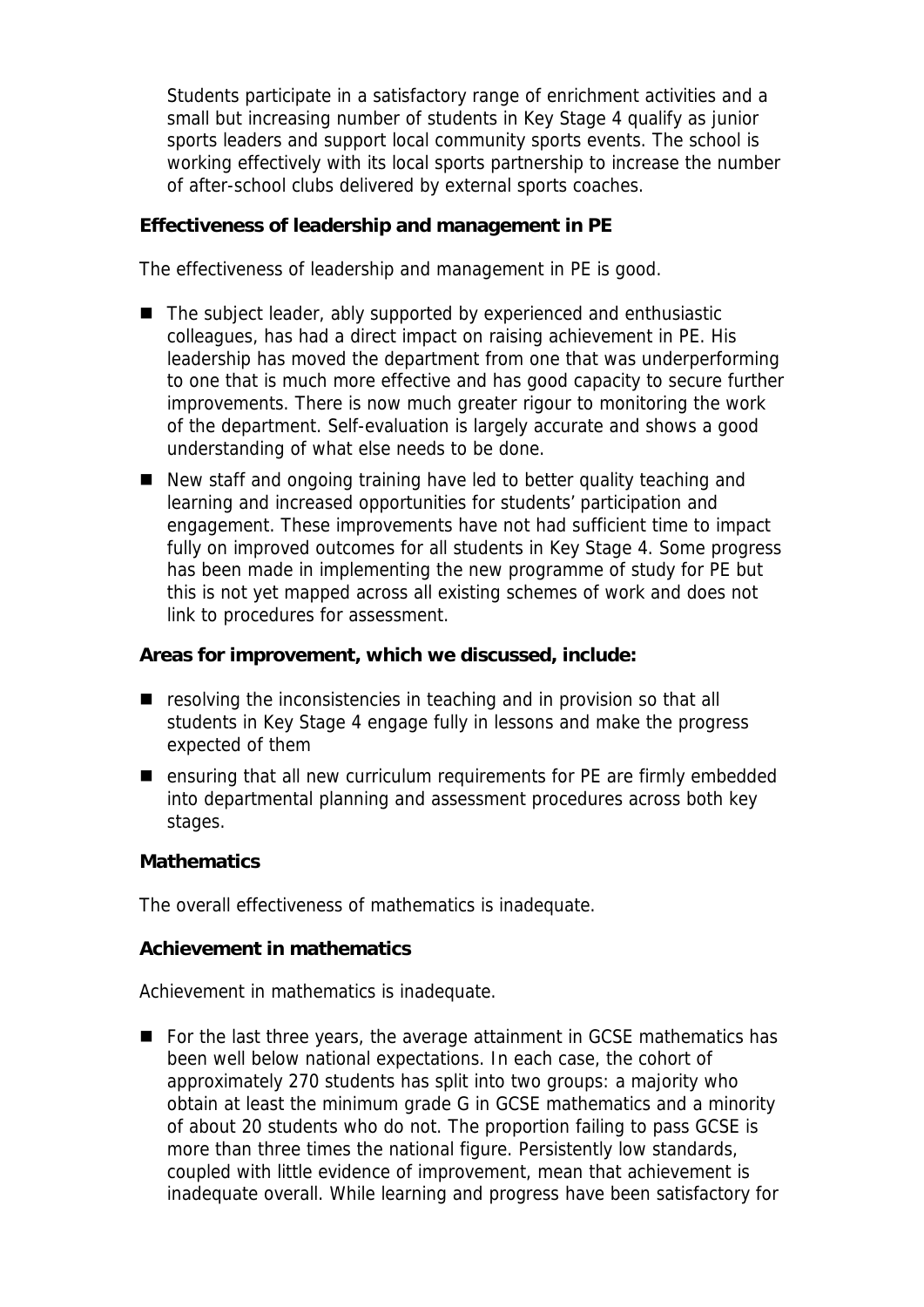students in the majority group, they have been poor for those in the minority group, many of whom have special educational needs and/or disabilities.

- **Progress is currently satisfactory in Key Stage 3. The main cause of** underachievement in the minority group has been a significant disruption of their mathematics lessons during Key Stage 4, caused either by their involvement in alternative education programmes, which cut across the timetabled mathematics lessons, or by their poor attendance. While most students have positive attitudes to mathematics, a significant number become disenchanted and lose their motivation in Key Stage 4.
- The school has been successful in raising the attainment of the most able students and this is encouraging greater participation post-16. A greater focus on understanding mathematical principles has given these students a better preparation for A-level study.

**Quality of teaching of mathematics**

The quality of teaching of mathematics is satisfactory.

- Teaching was good in half of the lessons observed. Students made good progress because activities were designed to help students develop their understanding. For example, a teacher used a visual representation of place value to help Year 8 students understand the effect of multiplying or dividing by 10 and 100. He and the two other adults in the classroom consistently reinforced the visual model with students who needed their help. In a Year 7 combined science/mathematics lesson, students plotted graphs to represent the changing populations of lynx and their prey. The context helped them to interpret their graphs intelligently.
- $\blacksquare$  In the other lessons, the pace of learning was slower and in some cases inadequate. The teachers explained work accurately, but spent too long doing so. Some of the whole-class work engaged students one at a time, for example taking turns to play a game on the interactive whiteboard, rather than involving all by playing the game in small groups.
- Most teachers had a good rapport with their classes. This was particularly evident in an all-girl Year 10 class, which has been set up to help build girls' confidence in mathematics. In a few cases, the teachers' expectations were too low. They set tasks that were too easy and gave students too long to do them. In these classes, the better motivated students were left with nothing to do once they had finished the tasks.
- $\blacksquare$  The quality of assessment was variable, ranging from accurate marking, with comments to show students how to improve, to cases where incorrect work had simply been ticked. The departmental policy sets out a formulaic approach to deciding a National Curriculum level for each sequence of exercises. This practice does not give an accurate picture of students' attainment.

**Quality of the mathematics curriculum**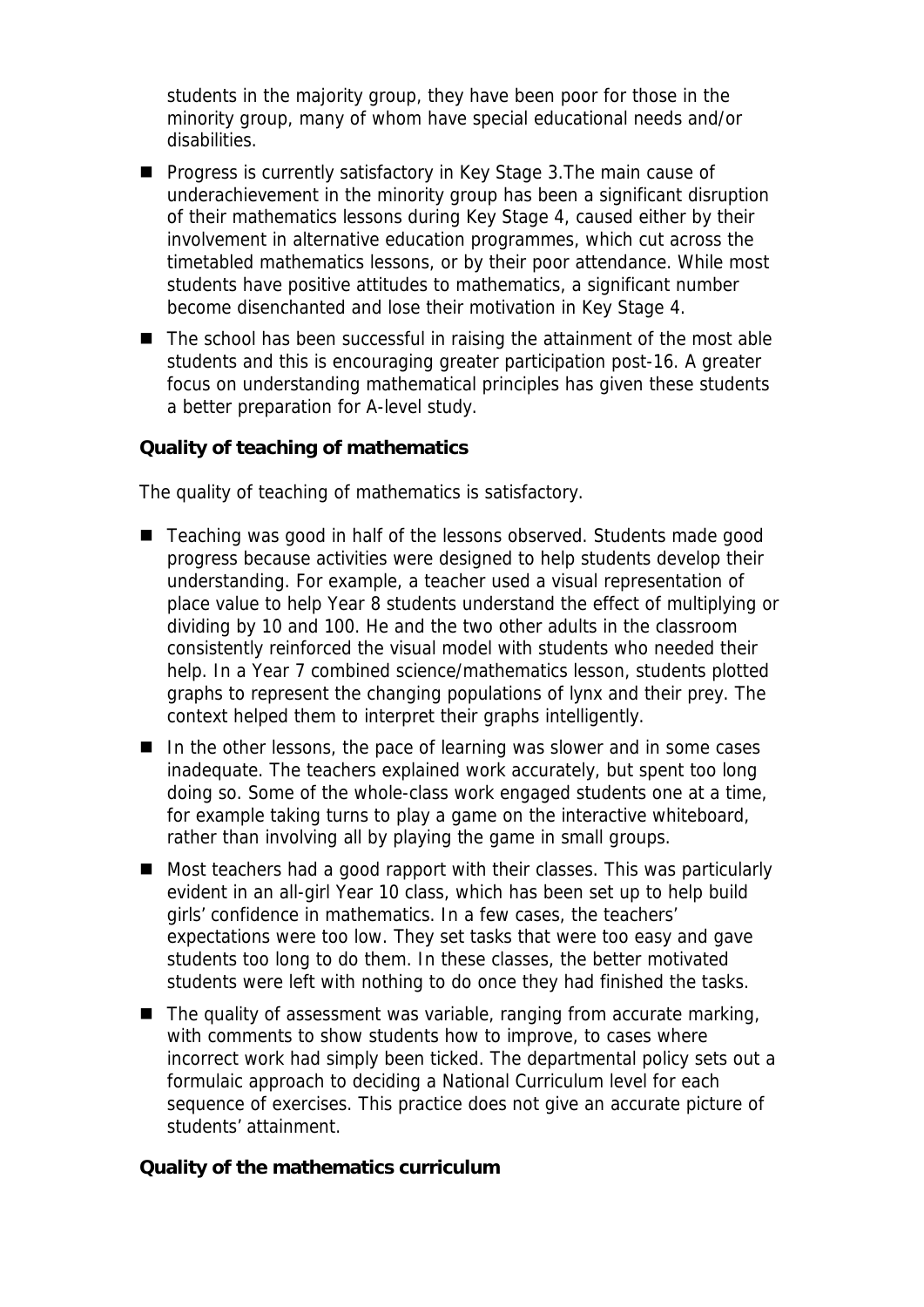The quality of the mathematics curriculum is satisfactory.

- $\blacksquare$  The schemes of work provide a basic framework for teachers, indicating the order of topics and the associated learning objectives. Students have some opportunities to use and apply mathematics in context or to investigate mathematical situations. However, the schemes provide little guidance for teachers about the most fruitful teaching approaches or on how to make links with other areas of mathematics.
- Students have some opportunities to use computer learning packages and to complete homework online, but the extent varies from class to class. The department is introducing some promising innovations, such as an allgirl teaching group in Year 10 and early entry to GCSE for students who are in danger of losing their motivation in Year 11. The consortium arrangements in the sixth form ensure that suitably qualified students can study further mathematics at A level.
- The Year 7 'baccalaureate' programme is helping students to learn more mathematics in context. The school is now tackling the problems caused by alternative curriculum programmes disrupting the flow of mathematics lessons for some students in Key Stage 4.

**Effectiveness of leadership and management of mathematics**

The effectiveness of the leadership and management of mathematics is satisfactory.

- There is a clear recognition of the need to make improvements in mathematics. In the short term, careful monitoring of students' progress is used to target support for individual students in Year 11. However, senior leaders and the head of department also recognise the need for a sustained development programme to improve mathematics over a period of several years.
- Senior leaders have demonstrated their capacity to effect improvements in other areas of the school, but the recent track record indicates that the capacity to make improvements in mathematics is less strong, though satisfactory. Departmental self-evaluation is accurate and teachers get useful feedback from lesson observations. However, there is scope for this to be more subject-specific.

**Subject issue: the effectiveness of the school's approaches to improving the quality of teaching and learning in mathematics**

■ Although some teachers are relatively inexperienced and still developing their skills, the teaching team is now more stable than for several years. Teachers are willing to share ideas and learn from each other. Consequently, the department is now in a position to focus collectively on improving provision in mathematics.